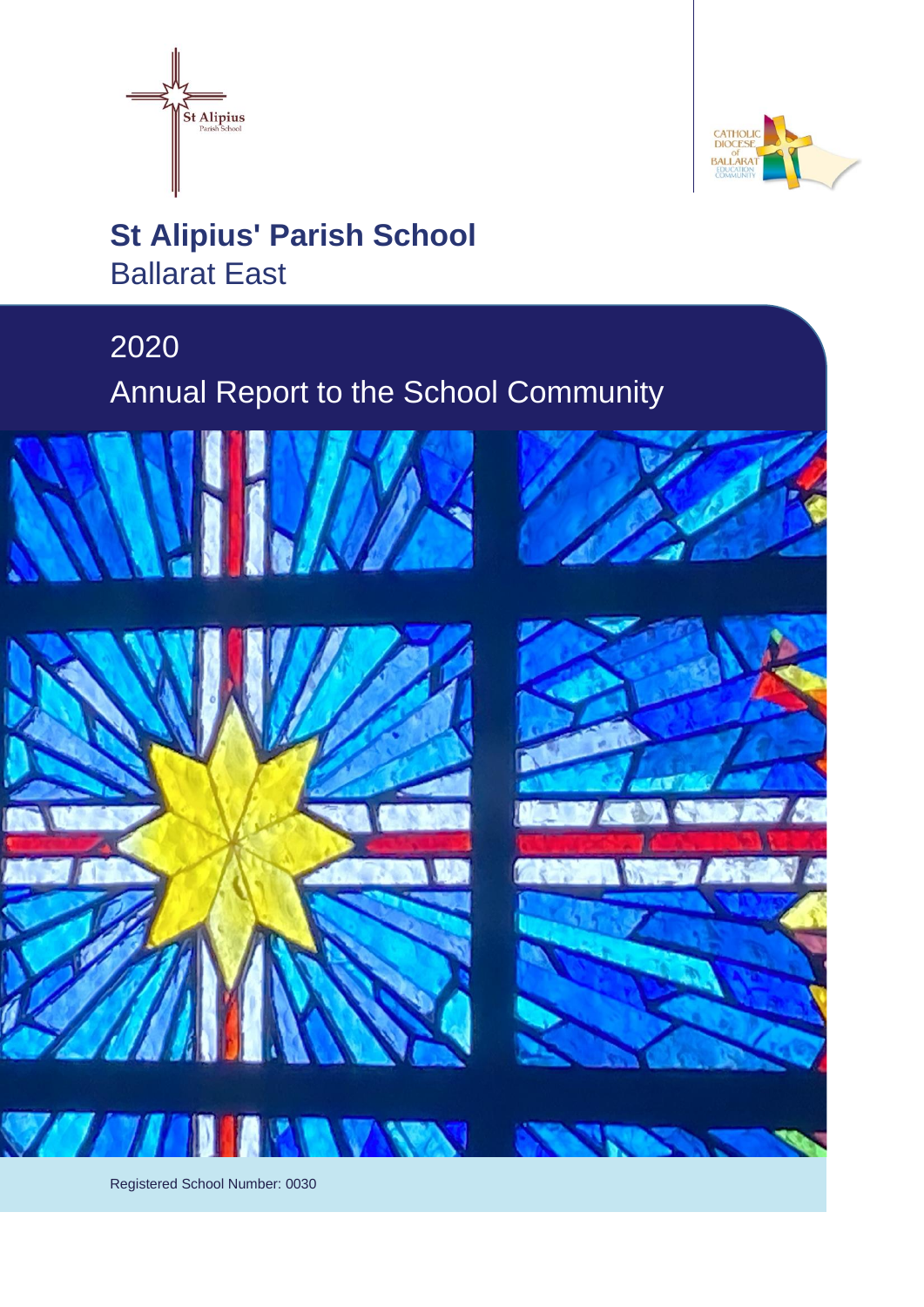# **Table of Contents**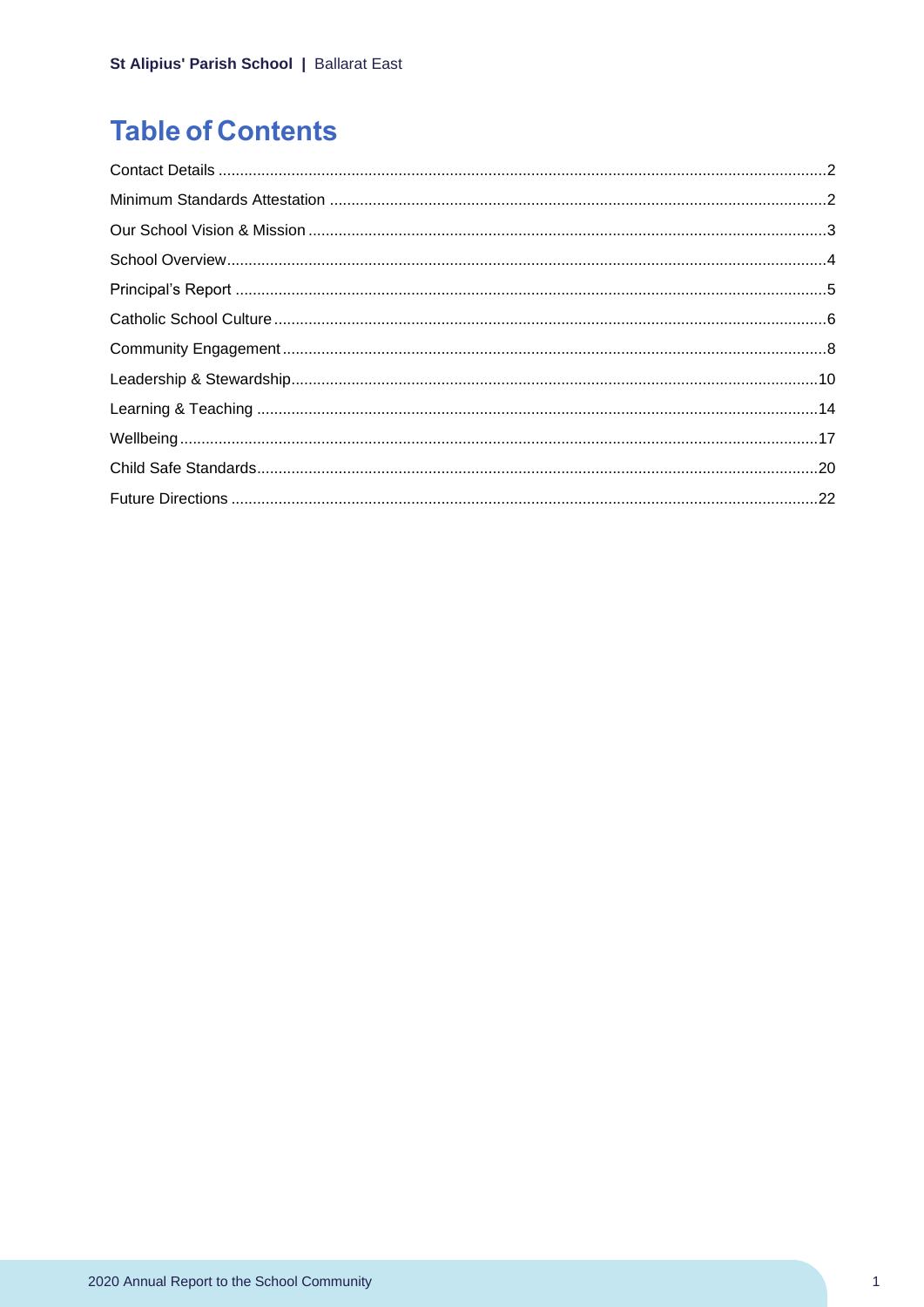# <span id="page-2-0"></span>**Contact Details**

| <b>ADDRESS</b>            | 106-108 Victoria Street<br>Ballarat East VIC 3350 |
|---------------------------|---------------------------------------------------|
| <b>PRINCIPAL</b>          | <b>Eileen Rice</b>                                |
| <b>PARISH PRIEST</b>      |                                                   |
| <b>SCHOOL BOARD CHAIR</b> |                                                   |
| <b>TELEPHONE</b>          | 03 5331 1816                                      |
| <b>EMAIL</b>              | principal@saballarat.catholic.edu.au              |
| <b>WEBSITE</b>            | www.saballarat.catholic.edu.au                    |
| <b>E NUMBER</b>           | E2003                                             |

## <span id="page-2-1"></span>**Minimum Standards Attestation**

I, Eileen Rice, attest that St Alipius' Parish School is compliant with:

- All of the requirements for the minimum standards and other requirements for the registration of schools as specified in *the Education and Training Reform Act 2006 (Vic)* and the *Education and Training Reform Regulations 2017 (Vic),* except where the school has been granted an exemption from any of these requirements by the VRQA
- Australian Government accountability requirements related to the 2020 school year under the *Australian Education Act 2013 (Cth)* and the *Australian Education Regulations 2013 (Cth)*
- The Child Safe Standards prescribed in Ministerial Order No.870 Child Safe Standards, Managing Risk of Child Abuse in School.

### 21/04/2021

**NOTE:** The School's financial performance information has been provided to the Australian Charities and Not-forprofits Commission (ACNC) and will be available for the community to access from their website at www.acnc.gov.au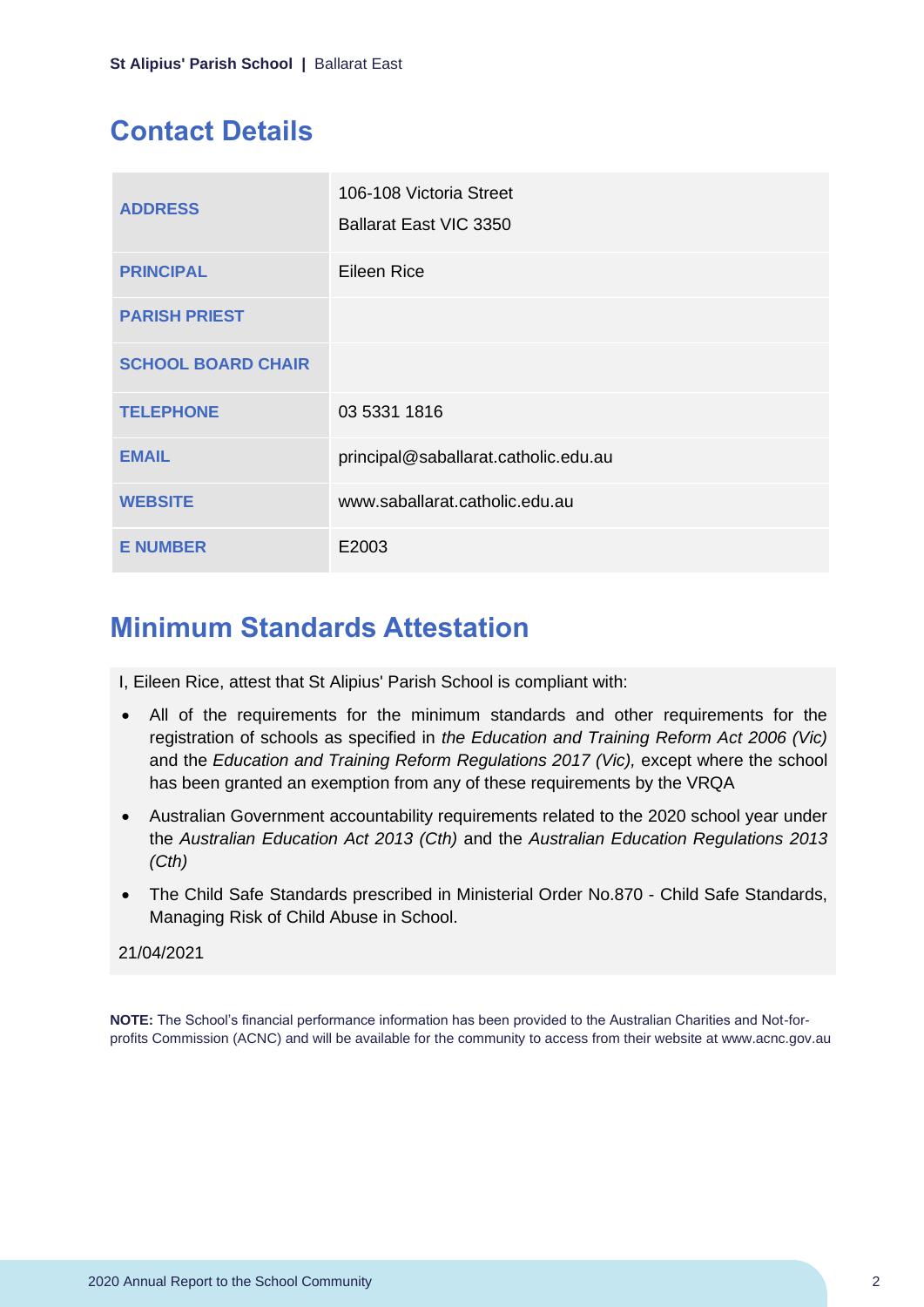# <span id="page-3-0"></span>**Our School Vision & Mission**

### VISION

Open to God's presence, St Alipius Parish School is a Catholic Learning community of Excellence, Equity and Empowerment.

### **MISSION**

As a Christ-centred educating community, St Alipius Parish School:

- Ensures that child SAFETY pervades policy and practice.
- Celebrates a rich TRADITION of Catholic beliefs, values, practices and history.
- Nurtures the WHOLE PERSON identifying and developing individual competencies to ensure we all aspire to be the best we can be.
- Develops and nurtures strong RELATIONSHIPS that give witness to the Good News of Jesus.
- Provides a curriculum that is INCLUSIVE, relevant, stimulating and challenging.
- Promotes EMPATHY as the lens through which we encounter each other and members of our wider communities.
- Leads students into deep inquiry; rigorously seeking the WISDOM that makes a positive difference in their world.
- Is a CELEBRATING community, inspired by hope and a positive vision for the future.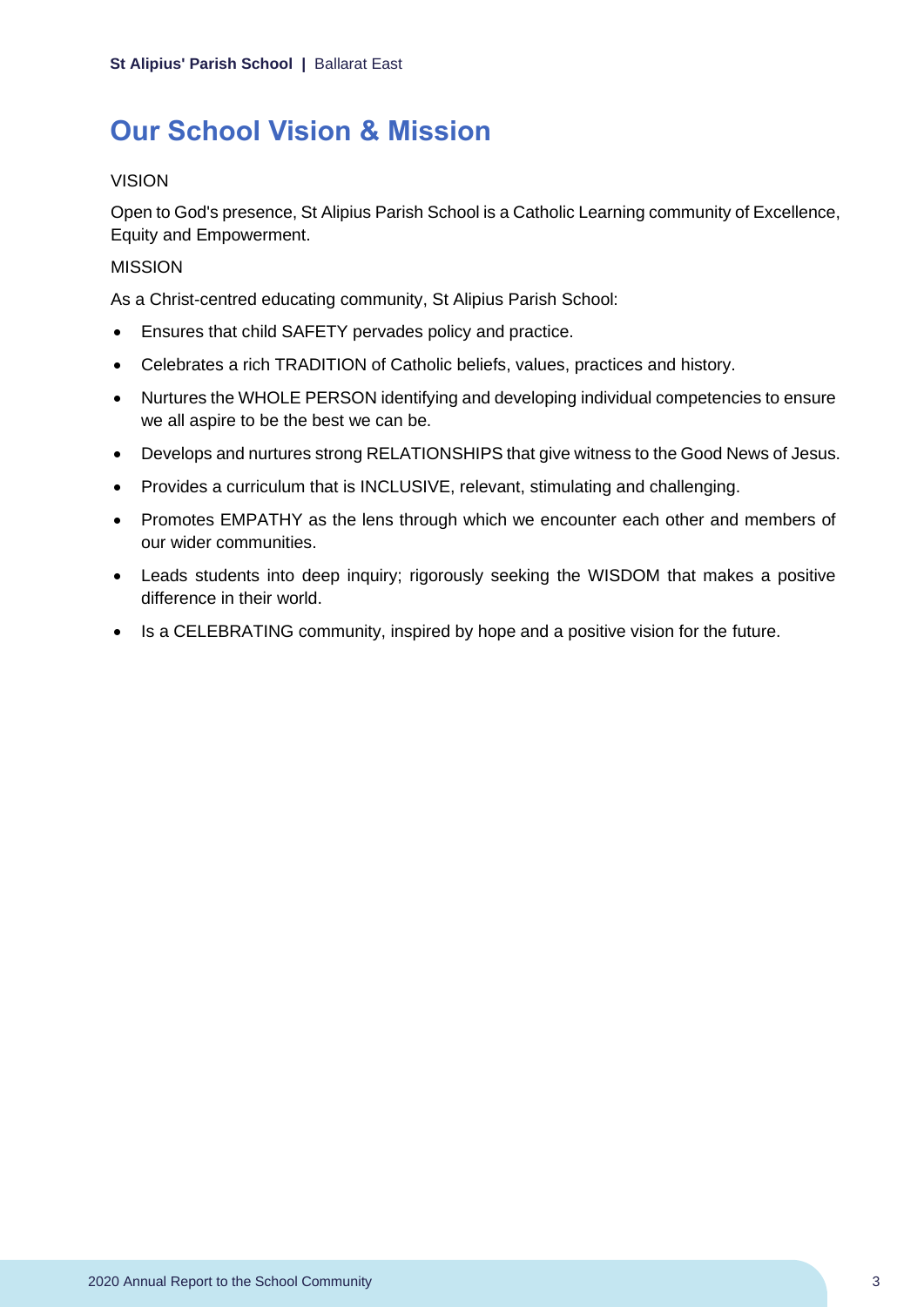## <span id="page-4-0"></span>**School Overview**

St Alipius is a Catholic primary school in the parish of Ballarat East that has a close physical and cultural connection to the parish. St Alipius is the oldest continually operating school in the Ballarat area, having first opened in 1853 as a tent on the goldfields. Ballarat East has always been a working-class area and St Alipius Primary School has served the parish community well for 167 years.

On July 22nd 2020, St Alipius had an enrolment of 266 students from 183 families.

Learning and Teaching at St Alipius is based on a constructivist approach. Through data collection and analysis we identify students' strengths, interests, affinities and previous learning, and build on this foundation through explicit instruction and diverse learning opportunities. Our approach is developmental and this encourages us to respond to the ages and stages of students within a Project Based Learning process which begins in Play and moves to Deep Inquiry. The Victorian Curriculum is the framework that informs planning for all learning experiences and against which we assess learning outcomes.

St Alipius is recognised within the local Aboriginal community as a school that supports indigenous families, indigenous students and indigenous culture. 26 Aboriginal and Torres Strait Islander students choose to learn and lead at St Alipius in 2020. T

In 2020 the students at St Alipius are organised into twelve multi-aged learning groups.The number of students in each learning group ranges from eighteen to twenty-six.

To ensure that our physical space reflects our contemporary approach to learning and teaching, the process to develop a Master Plan commenced in 2018. This plan is now complete and application has been made for a Catholic Capital Grant to enable Stages 1 and 2 to commence in 2022.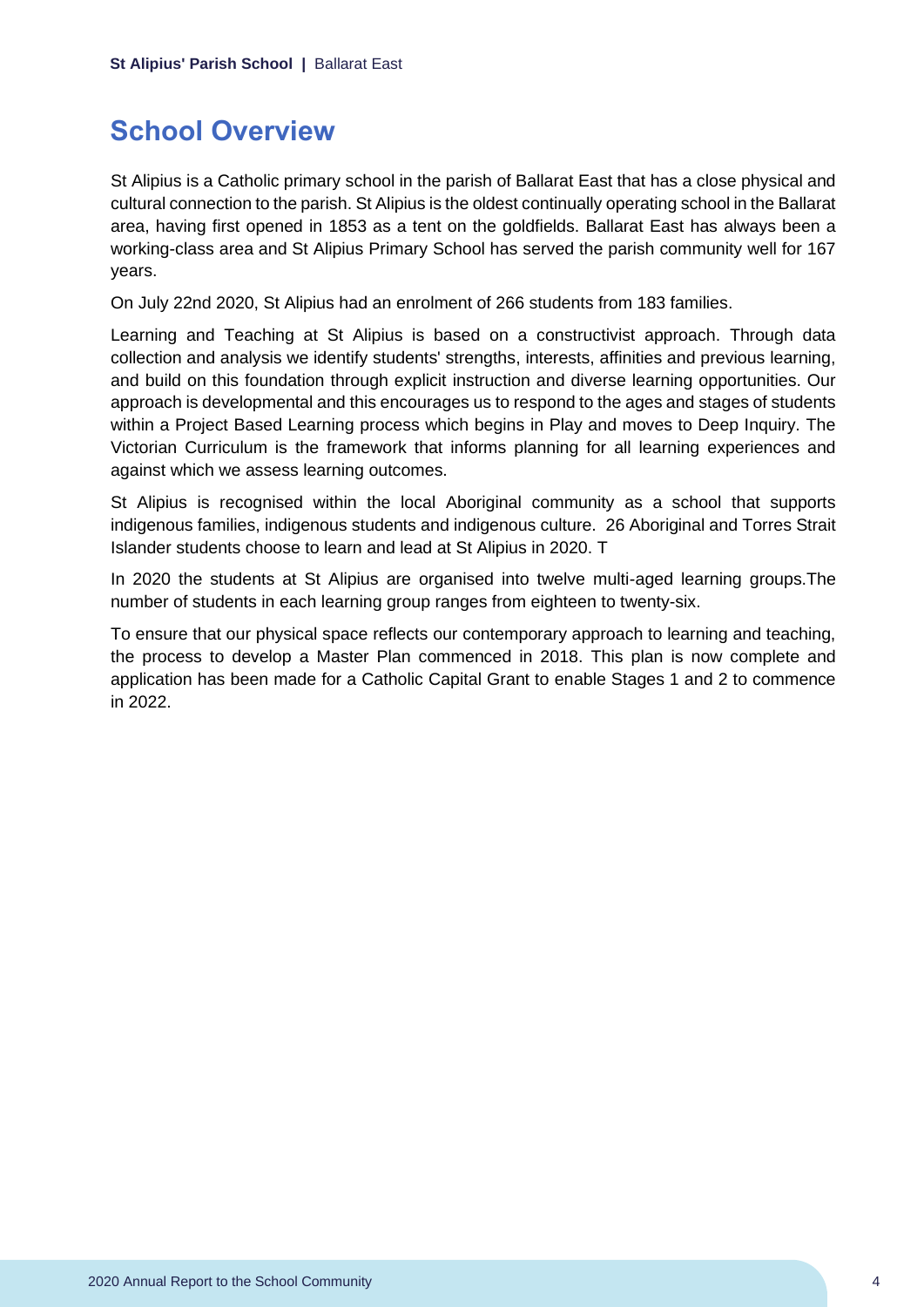## <span id="page-5-0"></span>**Principal's Report**

When we started the 2020 school year in late January, not one of us could have predicted what this year would bring.

It has been a tough year, there is no denying that. In Australia we are generally not used to living with such uncertainty, unpredictability and lack of control over our choices.

Our St Alipius families who own small businesses have been really hurting. Many in our community are still uncertain about job security. Families who have relatives in Italy, England and the US worried for their health and safety. Anxieties can rise up out of nowhere, and the 'new normal' of social distancing took quite a bit for all of us to adjust to.

The complex nature of working from home whilst supporting children to learn from home and, in some instances, caring for preschoolers and infants at the same time, is a juggling act worthy of the cleverest magician. For many the dining table became an open-plan work environment where on-line video conferences were held, where GoogleClassrooms met and where glue sticks and crayons, laptops, work phones and workbooks all resided.

Throughout all this my overwhelming sense was one of pride and deep respect for the positivity and trust in each other that permeated our school community. We have had our fair share of tough times at St Alipius and we have never shied away from what that asks of us. Covid 19 presented us with another opportunity to respond with love rather than act out of fear. For, as St John tells us, 'There is no fear in love. But perfect love drives out fear'

I became overwhelmed by the creativity of staff and families and students; by the commitment to working together to get things done; by the capacity of our staff team to make adjustments to learning to suit the needs and circumstances of students and families; by the hours of additional work that staff chose to do because they love their students.

Our staff team members always work long hours to prepare engaging learning programs. During remote learning they worked even harder to provide new and innovative ways to deliver learning in unfamiliar formats; unfamiliar to staff and unfamiliar to their students. To do so was particularly tricky when students are five to twelve years old but the patient, diligent work of our staff team made learning accessible to everyone.

Some within our community experienced tragedy and deep grief, others frustration, others an appreciation of time and space and family, others new beginnings and special joys. All our experiences appeared heightened in the rarified air of Covid19, and yet the resilience, the strength, the sense of belonging and deep community connection is what came through most strongly and have left a resounding impression on us.

School life continued to grow and develop during 2020 and we celebrate that growth in the five aspects of a Catholic School community.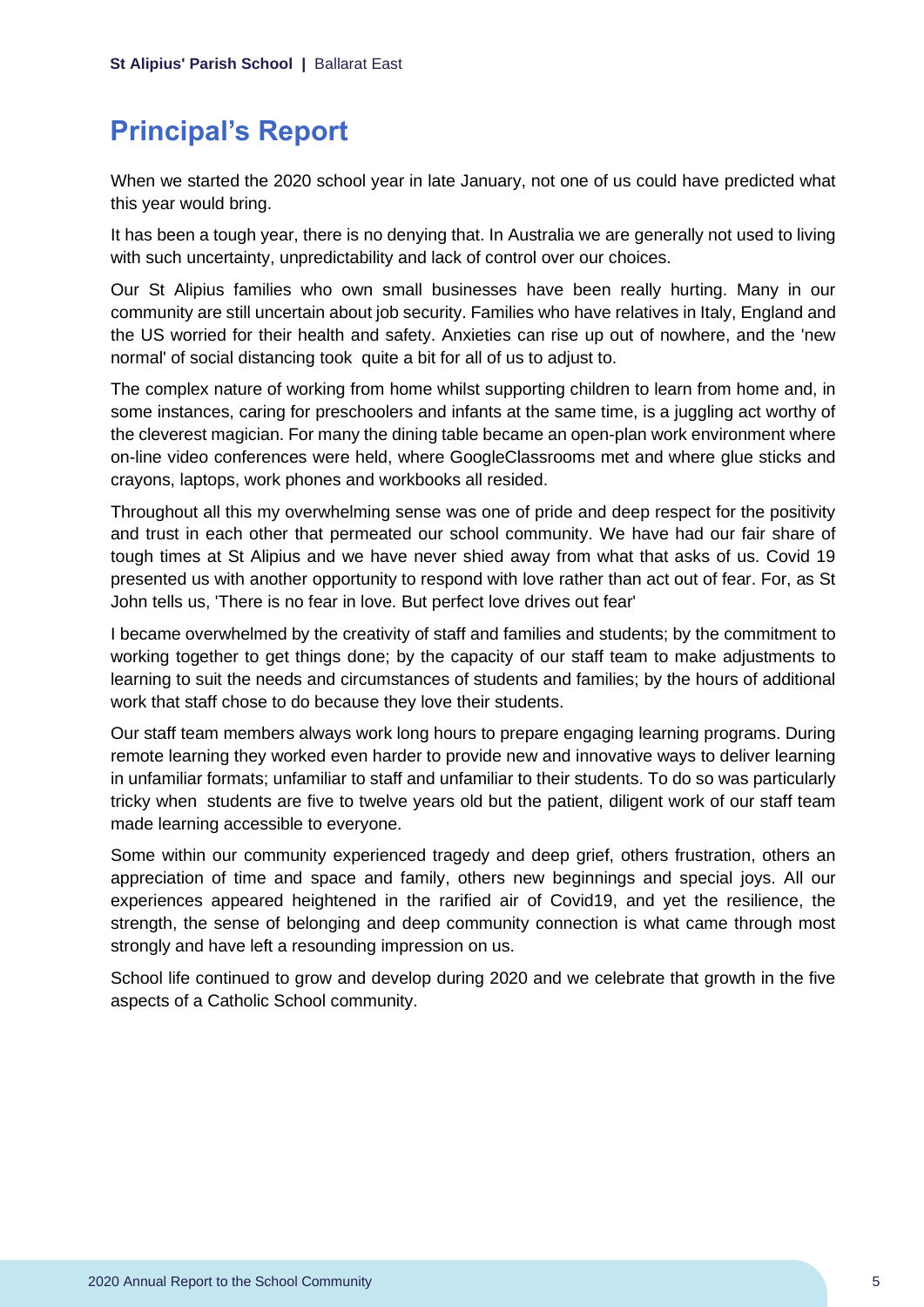# <span id="page-6-0"></span>**Catholic School Culture**

#### **Goals & Intended Outcomes**

Goals:

To continue to develop a welcoming, inclusive and contemporary Catholic community.

Targets:

Deepen our understanding of ECSI data to build a profile of our schools post-critical belief, pedagogical and theological positions

Deepen our understanding of recontextualising

Explore different ways of presenting liturgies that are rich in scripture and tradition and are relevant for our students

#### **Achievements**

Our intention to deepen our understanding of recontextualising was actioned through 'whole of staff' Religious Education Professional Development days in 2020. It has been a consistent approach for several years.

Strong efforts are made to ensure that RE is threaded through all aspects of the curriculum and, where possible, is the driving focus. Catholic Social Teaching content and messages inspired by the Gospel inform, reference and offer an alternative in learning about our world and how we operate in it.

All liturgies integrate Scripture and honour tradition whilst also incorporating a recontextualised message in various forms such as through song and modern modes of prayer. Students are actively involved in planning and leading liturgies to enhance understanding of Scripture used and to deepen student connection to key messages. Whilst remote learning meant that these liturgies went online we continued to strive to be a welcoming, inclusive and contemporary Catholic community.

Our staff are committed to using pedagogical and theological approaches that deepen student understanding of the Catholic faith tradition. Our ECSI data shows that high percentages of the staff team value working in a Catholic school in high importance. In planning we attend to the aspect of being a 'dialogue' school where students without a faith background and those from other faith traditions are both considered and actively invited to share their understandings in the learning experiences.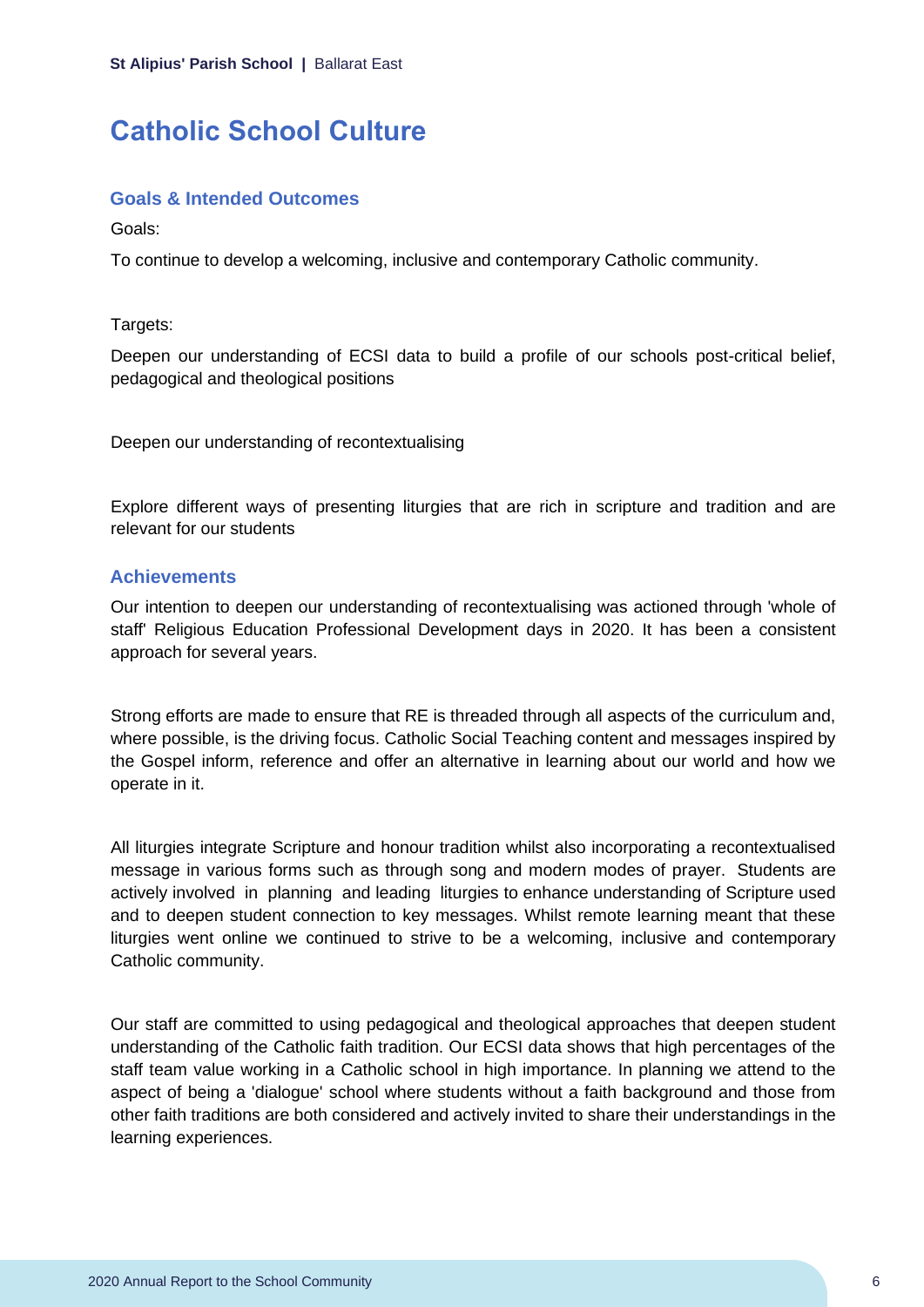#### **VALUE ADDED**

In 2020 we have:

- Embedded the understanding of Catholic Social Teaching principles throughout the school
- Reported in RE through knowledge based outcomes demonstrated in assessment tasks.
- Aligned the RE program with the Liturgical Calendar so that it is authentically based on the Gospel and Church tradition.
- Ensured that the RE program is enhanced by prayer and reflection.
- Responded to the heart of the Gospel in actionable ways.
- Acknowledged and celebrated our First Nations people through:
- o Reconciliation Action Plan
- o Acknowledgement of Country
- o Celebration of NAIDOC Week
- o Aboriginal and Torres Strait Islander perspectives that impact positively on the curriculum.
- Ensured that a holistic sense of social justice based on the principle of human dignity, filtered through all aspects of the community including classroom learning experiences, meetings and communications with the community and support for families in times of need.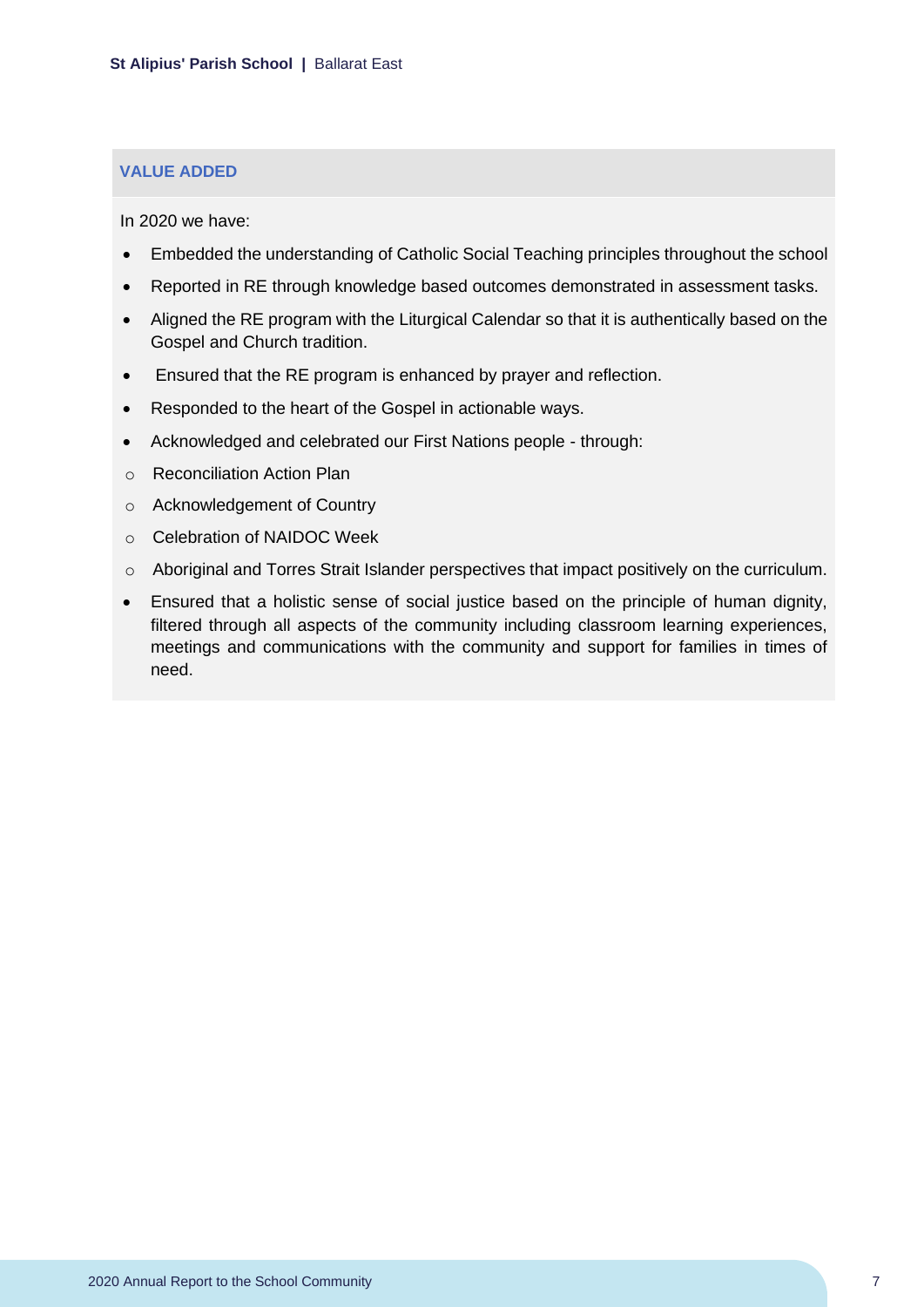## <span id="page-8-0"></span>**Community Engagement**

#### **Goals & Intended Outcomes**

Goals:

To engage more families more deliberately in the learning process

Targets:

Explaining and sharing a PBL philosophy and engage families deliberately

Using technology to further enhance partnerships in our wider community

#### **Achievements**

The school's data profile indicates characteristics of a highly effective school are mostly evident across all components within this Aspect (4.77)

At St Alipius we recognise that the strong partnership between school, families, parish, diocese and wider community enhances student learning and builds relevant connections for students. Parent/caregiver involvement in school life is supportive of student learning and affirms the value of education for students. We are committed to ensuring that families are invited into the learning conversation and that their input is valued. During 2020 school community engagement has looked different as Covid restrictions prevented us from being together for social events and celebrations of learning.

Our commitment to sharing learning was unexpectedly enhanced through the move to home learning and the partnerships between home and school that evolved during this time.

#### **PARENT SATISFACTION**

Recent surveys and interviews have shown Parent Confidence in the school to be high. During our School Review process the reviewer commented that he had 'never before experienced a school community where staff and parents were so aligned in their shared beliefs and understandings'.

Our most recent Parent Opinion section of Insight SRC data all aspects have improved since the previous survey with scores rising between 1 and 9 points.

Fifteen out of the seventeen actual scores sit within the top 25% of Victorian Schools with our highest scores being:

School Improvement 88

Parent partnerships 89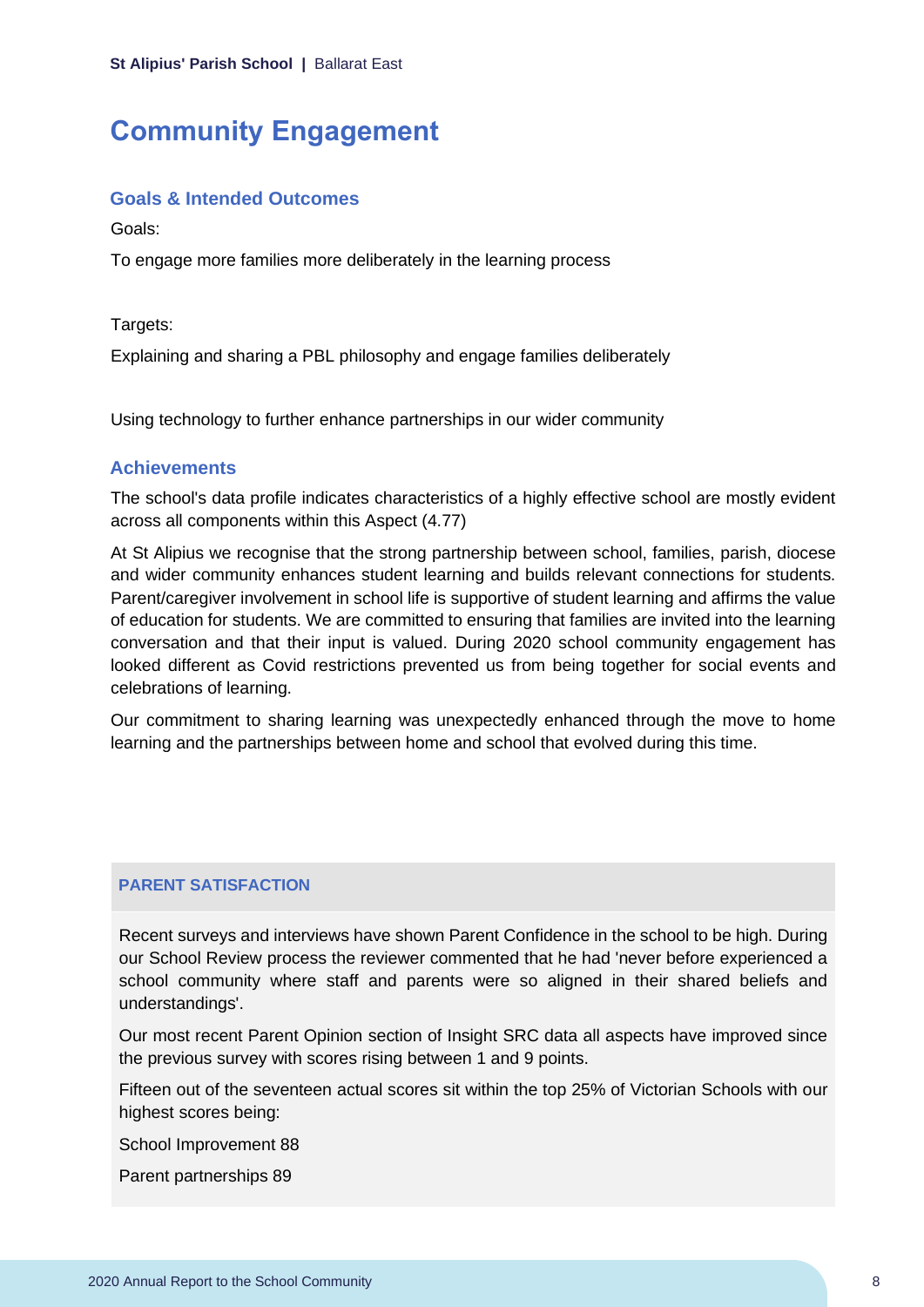Parent Input 89 Learning Focus 90 Stimulating Learning 93 Teacher Morale 94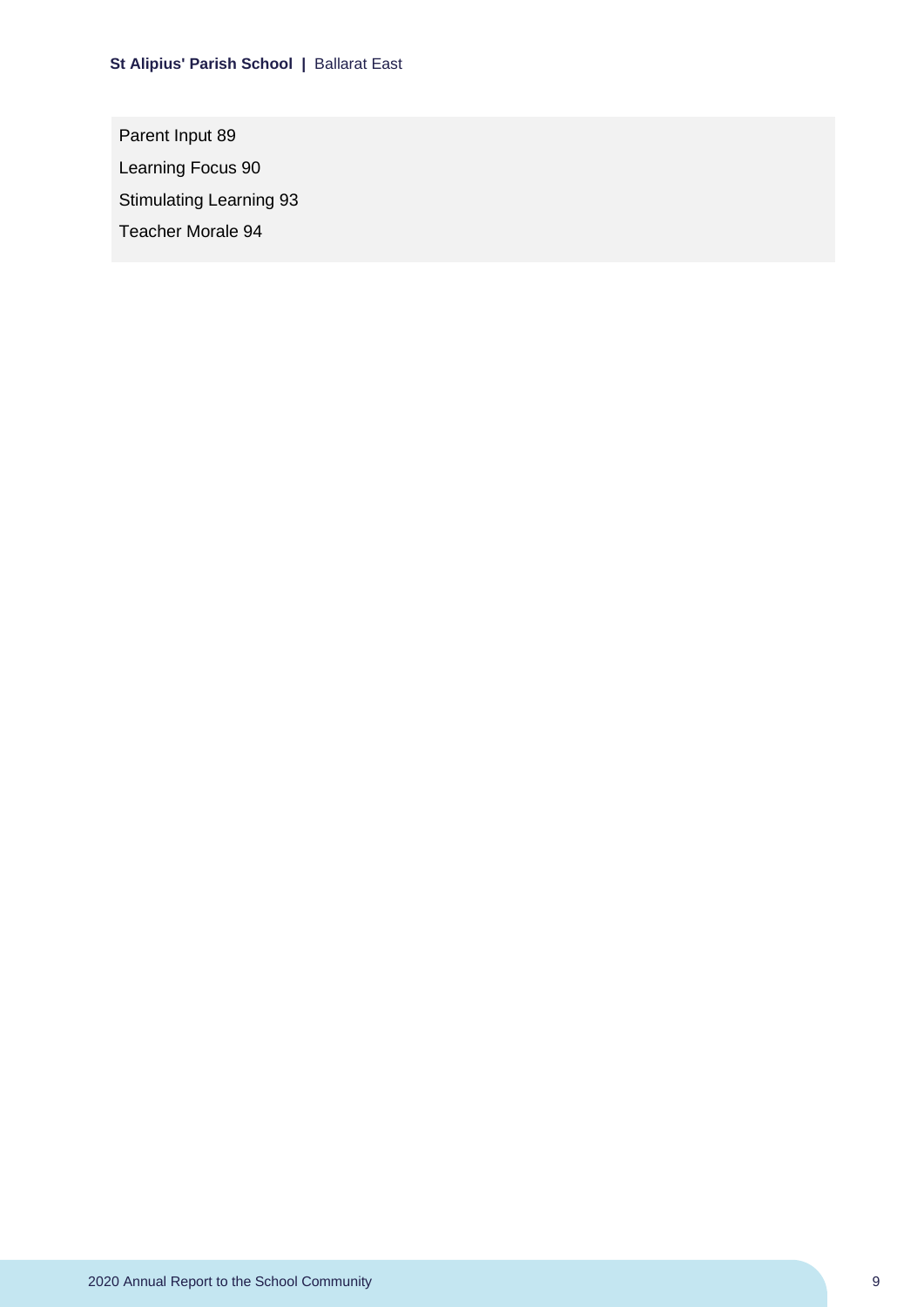### <span id="page-10-0"></span>**Leadership & Stewardship**

#### **Goals & Intended Outcomes**

Goals:

To build a Performance and Development Culture at St Alipius

To empower staff and build shared ownership and responsibility for school improvement

Targets:

To develop a culture of collaboration

Develop a Guaranteed and Viable Curriculum

Whole school approach to data collection and analysis

Develop a shared understanding of Play-based Learning, PBL and Deep Inquiry

Improve teacher efficacy through PLPs, growth mindset, focus on pedagogy, coaching

#### **Achievements**

In 2020 we have:

- Prepared for and engaged in a School Review and Validation process
- Finalised our MasterPLan and applied for a Capital Grant to commence Stages 1 and 2
- Commissioned the creation of a Stained Glass window depicting our logo and scripture quote.
- Engaged with Corwin Australia to commence a 3 year Professional Learning journey to enhance teacher practice.
- Developed relevant assessment tasks enabling collective responsibility for learning outcomes.
- Increased data analysis to inform point of need teaching.
- Ensured all Risk and Compliance processes are in place ready for a transfer to DOBCEL
- Built a shared commitment to Progressions of Learning learning outcomes.
- Facilitated Peaceful Kids programs and strategies
- Supported all teaching staff to engage in Personal Professional Learning Plans.
- Increased focus on improving student learning outcomes through targeted instruction, a shared commitment for students to achieve success, purposeful assessment and data analysis.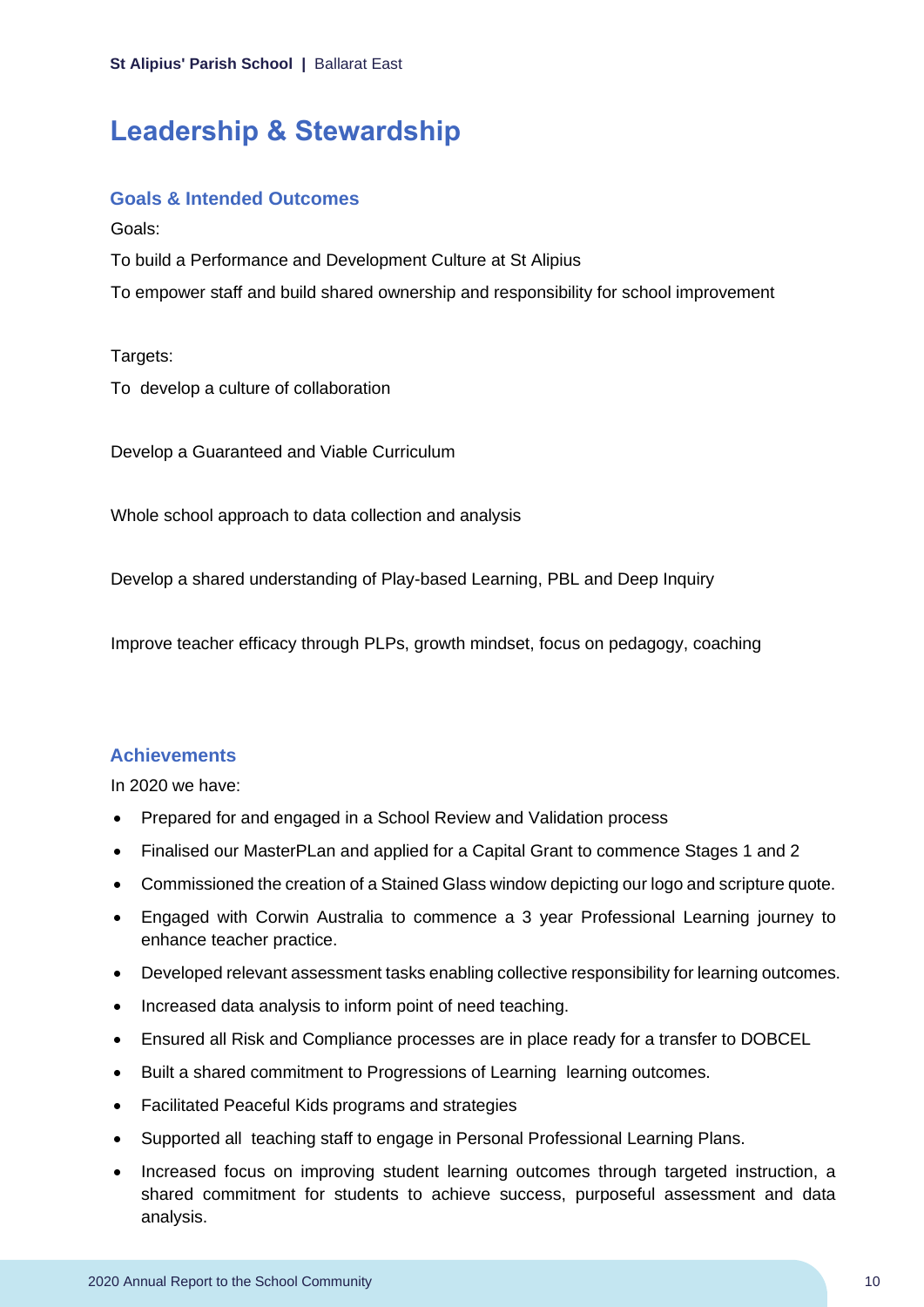#### **St Alipius' Parish School |** Ballarat East

- Professional learning became more deeply informed by research-based best practice.
- A focus on Hattie's Visible Learning Framework resulted in teams focusing more closely on key research relating to effect sizes, the Model of Learning and strategies which support the key questions for a visible learner.
- Coordinated strategies for intervention and sound practices in NCCD allowed diverse needs students to receive the support they required even during remote learning.

#### **EXPENDITURE AND TEACHER PARTICIPATION IN PROFESSIONAL LEARNING**

Description of Professional Learning undertaken in 2020

Visible Learning Conference

Online Child Safety

CPR and First Aid

Essential Assessments PD

Creating Google sites

Spiritual Capabilities

Mathematics with Peter Sullivan

Graduate Teacher PD

OH&S Training

Disability and Discrimination Online Unit

Masters of Educational Leadership Units

Accreditation to teach RE

Awakenings Spiritual Capabilities

Reading Comprehension

| Number of teachers who participated in PL in 2020 | 29    |
|---------------------------------------------------|-------|
| Average expenditure per teacher for PL            | \$600 |

### **TEACHER SATISFACTION**

At St Alipius we conduct the Assessing Wellbeing in Education survey with staff each term. The results of the term 4, 2020 survey are described below: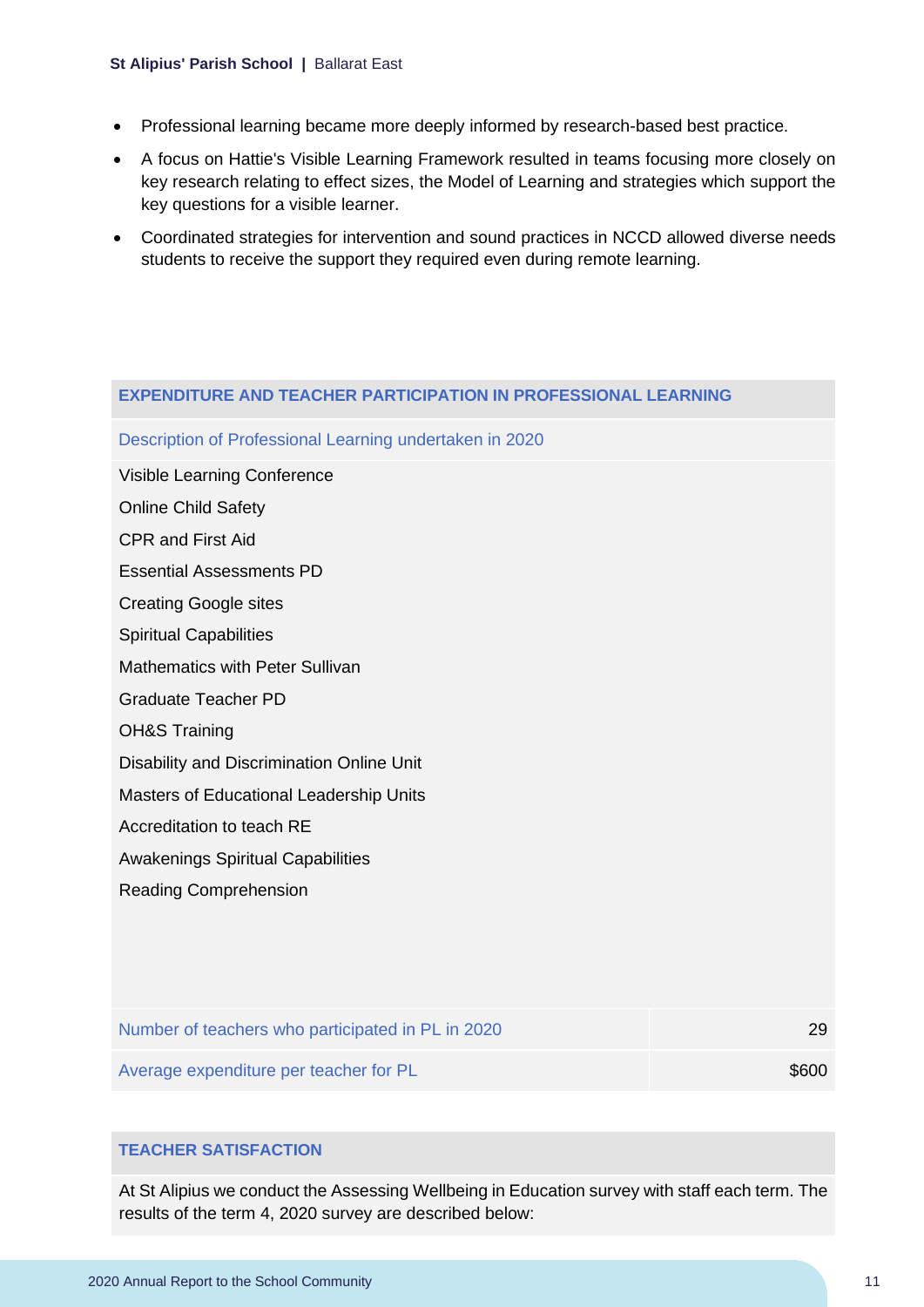In this section we look at staff wellbeing in more detail and how various components interrelate over time.

Awesome Score - Is 7.6 which indicates that staff have high wellbeing. 57% of staff have at least a high level of wellbeing, and 33% have slightly below average or below average wellbeing.

Happiness - Staff indicated that they are on average "Pretty happy", with 95% of staff saying they are at least "slightly happy (just a bit above normal)".

Resilience - The brief resilience scale result of 7.4 indicating that staff have about average levels of resilience. 52% of staff have at least a high level of resilience while 19% have slightly below average or below average resilience.

Health and Lifestyle - On average staff scored about average satisfaction across the four health and lifestyle components.

| <b>TEACHING STAFF ATTENDANCE RATE</b> |       |
|---------------------------------------|-------|
| <b>Teaching Staff Attendance Rate</b> | 88.3% |
|                                       |       |
| <b>ALL STAFF RETENTION RATE</b>       |       |
| <b>Staff Retention Rate</b>           | 86.1% |
|                                       |       |
| <b>TEACHER QUALIFICATIONS</b>         |       |
| <b>Doctorate</b>                      | 0.0%  |
| <b>Masters</b>                        | 10.5% |
| Graduate                              | 15.8% |
| <b>Graduate Certificate</b>           | 0.0%  |
| <b>Bachelor Degree</b>                | 63.2% |
| <b>Advanced Diploma</b>               | 21.1% |
| <b>No Qualifications Listed</b>       | 5.3%  |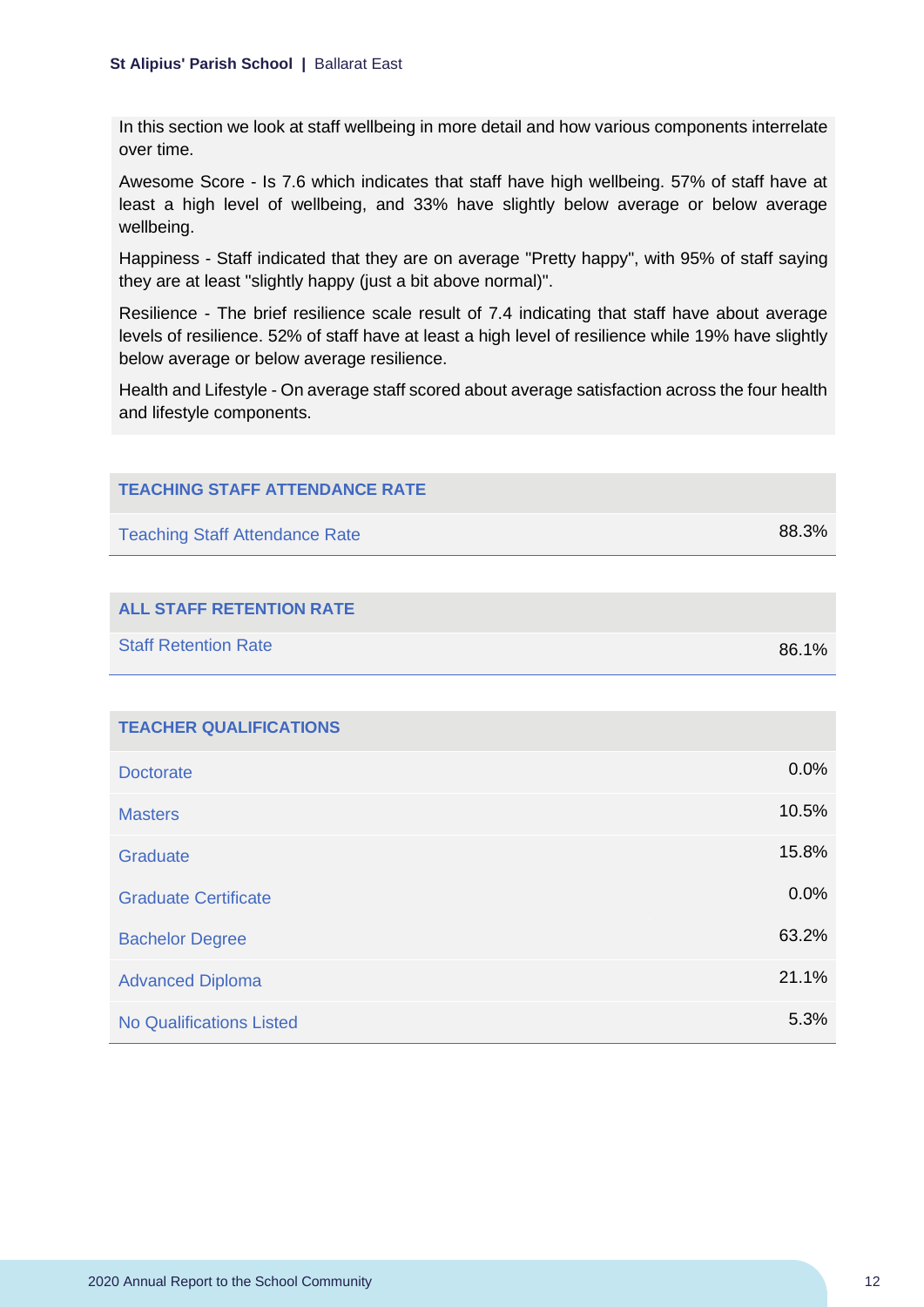| <b>STAFF COMPOSITION</b>                     |      |
|----------------------------------------------|------|
| <b>Principal Class (Headcount)</b>           | 2.0  |
| <b>Teaching Staff (Headcount)</b>            | 24.0 |
| <b>Teaching Staff (FTE)</b>                  | 20.6 |
| Non-Teaching Staff (Headcount)               | 17.0 |
| Non-Teaching Staff (FTE)                     | 13.3 |
| <b>Indigenous Teaching Staff (Headcount)</b> | 1.0  |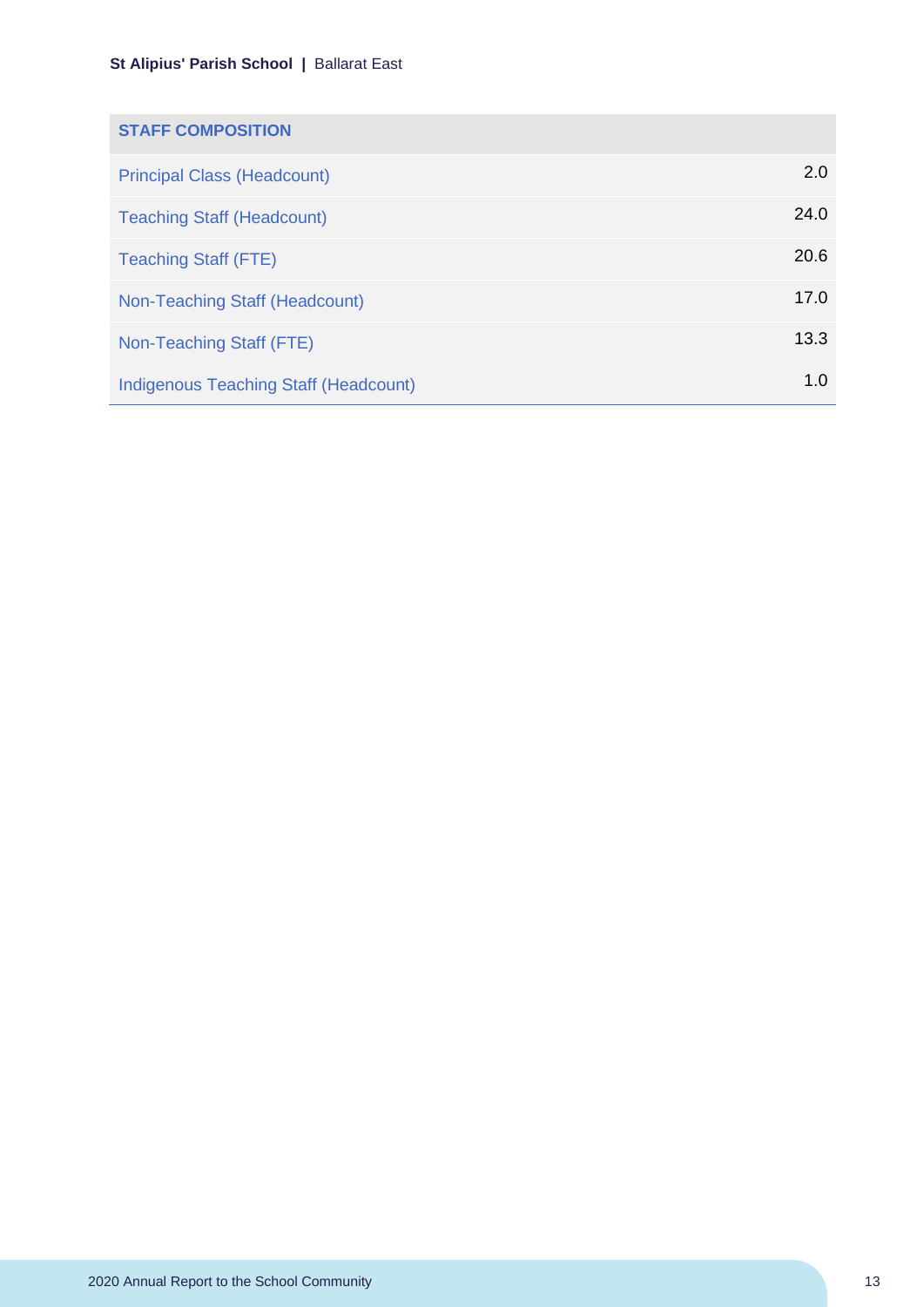# <span id="page-14-0"></span>**Learning & Teaching**

#### **Goals & Intended Outcomes**

Goals:

To demonstrate evidence of growth in learning outcomes for all students

Targets:

Use ongoing formative and summative assessments to inform learning and teaching

12 months growth in 12 months

Evidence of explicit teaching from point of need

### **Achievements**

St Alipius is a community of learners. We continually look for effective ways in which to engage our community in the learning process and to provide explicit and relevant learning opportunities for everyone. Evaluative processes are in place that ensure a constant cycle of reflection and action to improve the learning programme on offer.

Learning and teaching practices responded to the ever changing and developing conditions of Covid restrictions during 2020. Whilst commitments to collaborative learning and some aspects of inquiry were impacted, explicit teaching of skills and strategies was able to take place during remote learning for students who accessed the remote platforms. Some students have shown high levels of growth during this year whilst for others the impact of learning off site has slowed academic growth.

#### **STUDENT LEARNING OUTCOMES**

In 2020 we have:

- Used formative and summative assessments to record and monitor student growth.
- Developed practices that reflect assessment for, as and of learning.
- Accessed data in Essential Assessment, PAT-R, PAT-M, PAT-S, AWE to inform practice
- More closely examined whole school data.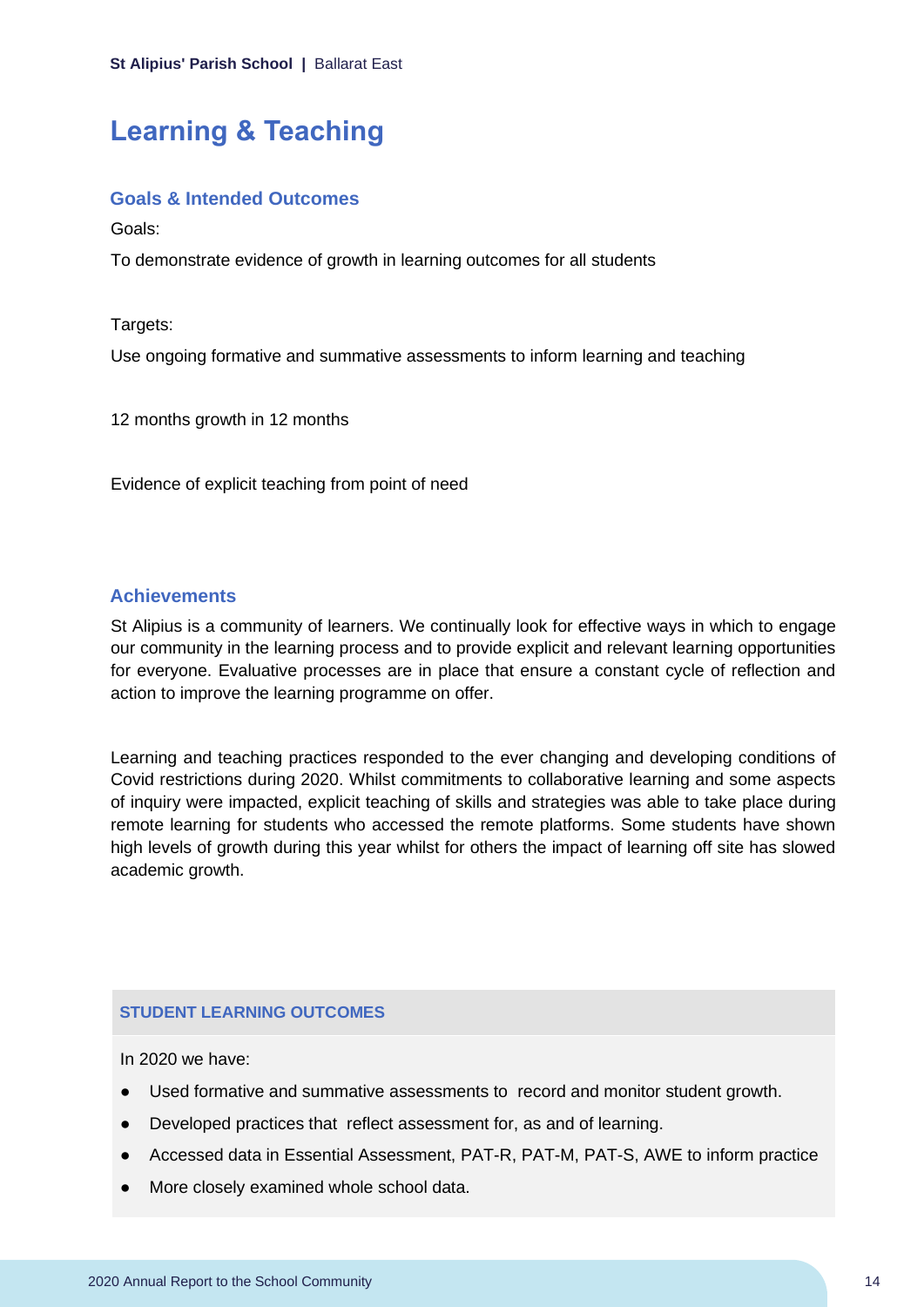- Used the Response to Intervention model to deliver a coordinated approach to intervention.
- Provided quality differentiated teaching practice.

● Provided Tier Two offerings of Pre-Lit Foundation, Mini-Lit Years 1-2, Macquarie Lit Years 3-4 and Reading Tutor program in Years 5-6.

● Provided engaging and relevant learning opportunities that reflect the learning needs of individual students.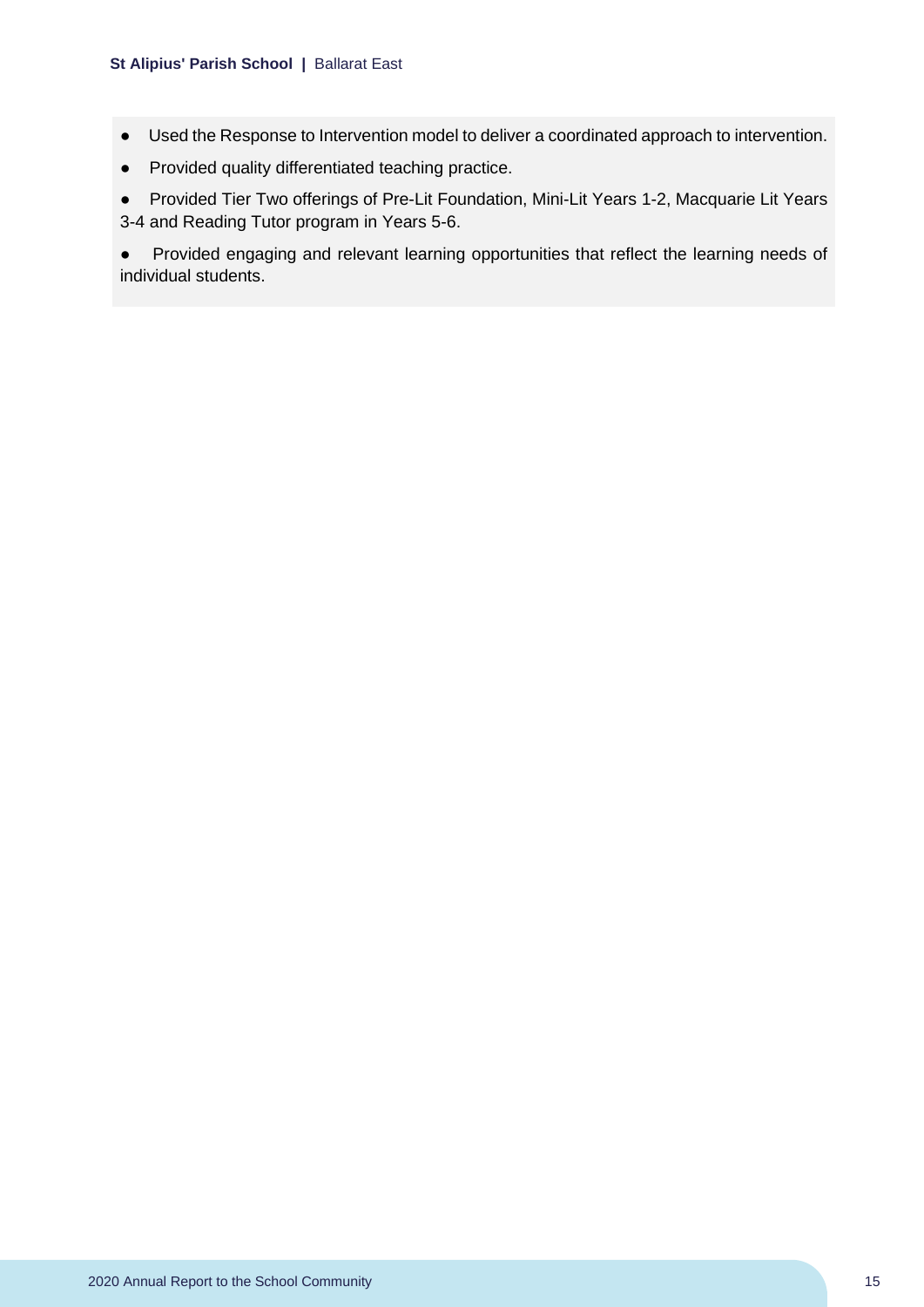| <b>NAPLAN TESTS</b>            | 2018<br>$\frac{9}{6}$ | 2019<br>$\frac{0}{0}$ | $2018 - 2019$<br><b>Changes</b><br>$\frac{9}{6}$ | 2020<br>$\frac{0}{0}$<br>$\star$ | $2019 - 2020$<br><b>Changes</b><br>℅<br>$\star$ |
|--------------------------------|-----------------------|-----------------------|--------------------------------------------------|----------------------------------|-------------------------------------------------|
| YR 03 Grammar &<br>Punctuation | 97.6                  | 97.7                  | 0.1                                              |                                  |                                                 |
| <b>YR 03 Numeracy</b>          | 100.0                 | 100.0                 | 0.0                                              |                                  |                                                 |
| <b>YR 03 Reading</b>           | 95.1                  | 100.0                 | 4.9                                              |                                  |                                                 |
| <b>YR 03 Spelling</b>          | 92.7                  | 95.3                  | 0.1                                              |                                  |                                                 |
| <b>YR 03 Writing</b>           | 95.1                  | 100.0                 | 4.9                                              |                                  |                                                 |
| YR 05 Grammar &<br>Punctuation | 95.0                  | 93.1                  | $-1.9$                                           |                                  |                                                 |
| <b>YR 05 Numeracy</b>          | 97.5                  | 93.1                  | $-4.4$                                           |                                  |                                                 |
| <b>YR 05 Reading</b>           | 100.0                 | 100.0                 | 0.0                                              |                                  |                                                 |
| <b>YR 05 Spelling</b>          | 97.5                  | 89.7                  | $-7.8$                                           |                                  |                                                 |
| <b>YR 05 Writing</b>           | 95.0                  | 96.7                  | 1.7                                              |                                  |                                                 |

#### **PROPORTION OF STUDENTS MEETING THE MINIMUM STANDARDS**

\* There are no NAPLAN results to report in 2020 as the Australian Government decided that due to the COVID-19 pandemic NAPLAN Assessments would not take place.

\*\* Data cannot be reported for this year as the number of students that sat the test was below 5 and the data has been suppressed for privacy reasons in accordance with the ACARA NAPLAN data reporting provisions.

\*\*\* No students sat the NAPLAN tests in this year level and in one or both of the relevant years.



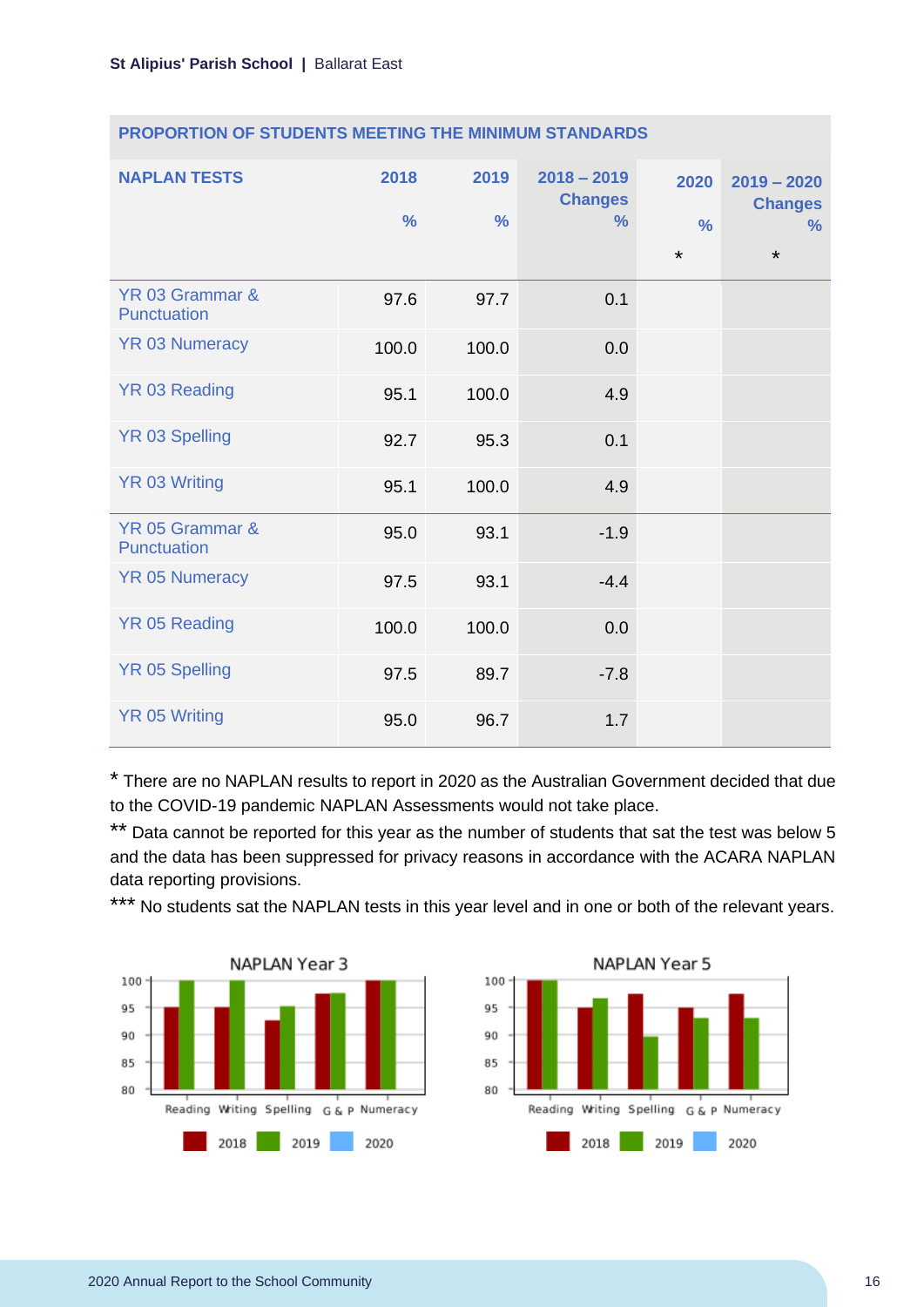### <span id="page-17-0"></span>**Wellbeing**

#### **Goals & Intended Outcomes**

Goals:

To promote and enhance positive school community well-being.

Targets:

Promote staff wellbeing and attend to identified issues in consultation with staff members and leadership.

Implement a whole school Social and Emotional Learning Program, follow it consistently and ensure it is embedded throughout the school

### **Achievements**

There is an intentional focus on the social, emotional and mental wellbeing of all members of the school community at St Alipius. The employment of Emily Clarke, wellbeing worker, puts a face to a commitment that is everyone's responsibility. A culture of child safety is paramount and is supported through policy development and daily practice. Children are supported and empowered to articulate their feelings and given time and space to do so. Parents are treated as partners in the promotion of student learning and wellbeing.

Wellbeing was brought into sharp focus during 2020 as the impact of Covid 19 brought a sense of loss of control to many. The support of skilled people on our staff and a commitment to a culture of safety and positivity supported and empowered us to build positive responses during tough times.

### **VALUE ADDED**

In 2020 we have:

Implemented and monitored the Assessing Wellbeing in Education survey results even during remote learning.

- Implemented a variety of powerful programs to support student, staff and parent wellbeing.
- Measured staff satisfaction in response to the school supporting student wellbeing finding a 'high' response.

● Provided the Peaceful Kids program - an intensive intervention for students experiencing stress, anxiety and other social and emotional challenges - it has allowed parents to access support and guidance in developing mindful parenting techniques.

- Developed a cohesive and unified approach to Mindfulness.
- **Established effective Risk Management Plan throughout 2020 lockdowns.**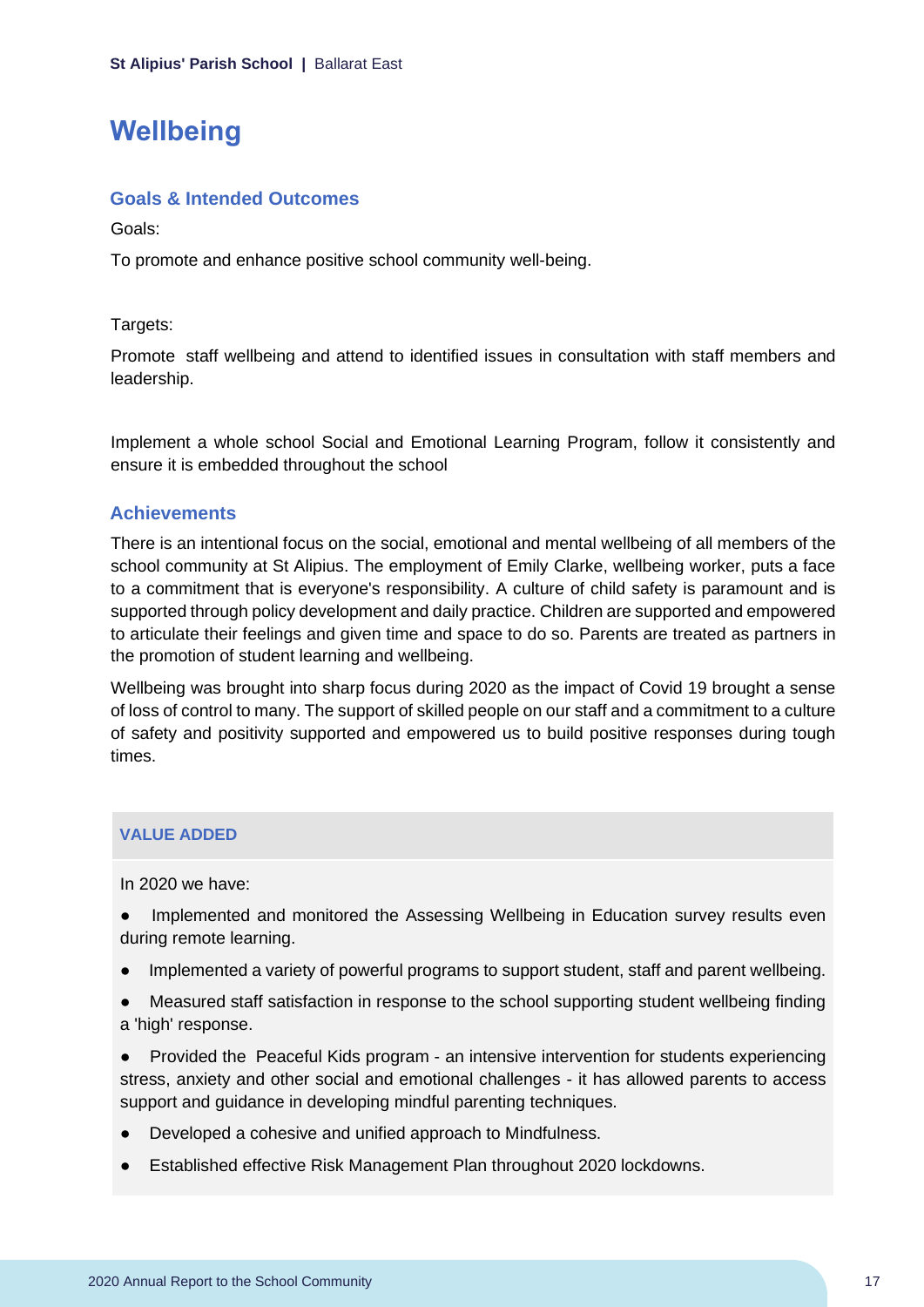#### **STUDENT SATISFACTION**

At St Alipius we conduct the Assessing Wellbeing in Education Survey each term. The following information from Dec 2020 is pertinent.

In this section we look at student wellbeing in more detail and how various components interrelate over time. Awesome Score - Is 7.8which indicates that students have high wellbeing. 62% of students have at least a high level of wellbeing, and 27% have slightly below average or below average wellbeing. Resilience - The brief resilience scale shows that 60% of students have above average resilience.

2019 Insight SRC data identified growth in the following areas from the previous survey.

Connectedness to School 79 - 81

Teacher Empathy 77 - 85

Purposeful Teaching 75 - 83

Stimulating Learning 68 - 79

#### **STUDENT ATTENDANCE**

#### At St Alipius:

Classroom teachers twice daily record attendance, and late arrivals, in the mornings and afternoons; including those days when the class may be off site. • A student is present for a half day when the student has attended at least two hours of instruction. • Daily attendance is monitored using the learning management system, SIMON, and a tally of days absent and late arrivals is included on the student's semester reports. The reason for absence are coded such as for being sick, medical appointment, school notified, funeral and holidays. • Contact details of parents/guardians are accurately maintained. Reminders to update contact numbers will be in school newsletters. • Parents are expected to provide an explanation for students who are absent by 10am. This can be done in writing or by phone / text. In instances where the parent has not provided an explanation in writing administration staff will note in their diaries the phone / text conversation. • If a child is absent and no communication has been received from the parent, a phone call will be made by the administration officer by 10am. If no contact is made with the parents then the administration officer informs the principal. • All records of contact and attempted contact with families regarding student absences are recorded and the records kept • Long term and / or consistent unexplained absences will be followed up by the principal and parents informed, in writing, if the principal deems that the parents have not met their obligations under the Education and Training Reform Act 2006. Long term absences are reported to Child First. • Student attendance is accurately recorded on the student report twice per year and unsatisfactory attendance at school or classes will be noted in student file.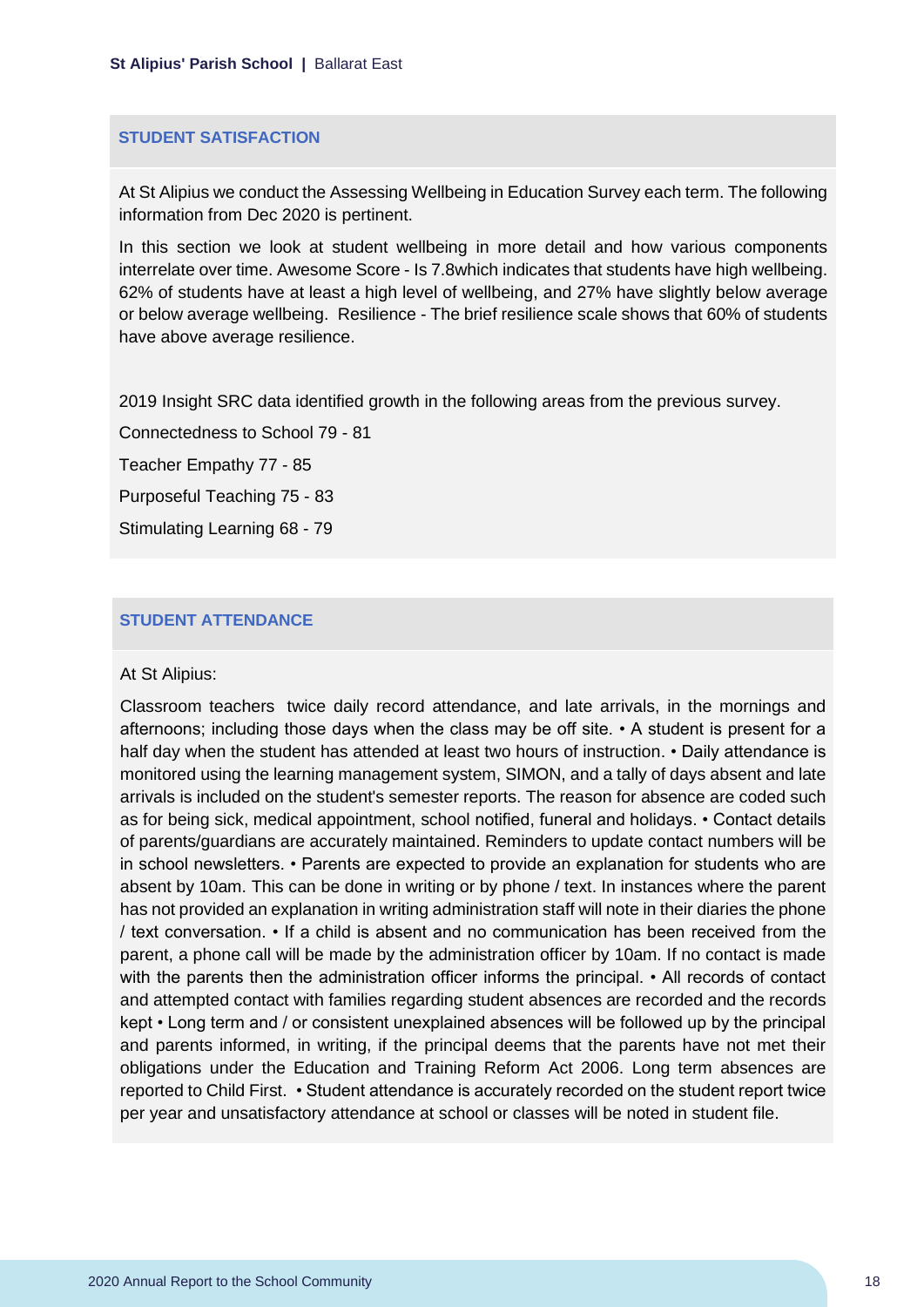### **AVERAGE STUDENT ATTENDANCE RATE BY YEAR LEVEL**

| <b>Y01</b>                 | 88.3% |
|----------------------------|-------|
| <b>Y02</b>                 | 88.8% |
| <b>Y03</b>                 | 89.5% |
| <b>Y04</b>                 | 90.6% |
| <b>Y05</b>                 | 90.3% |
| <b>Y06</b>                 | 90.7% |
| Overall average attendance | 89.7% |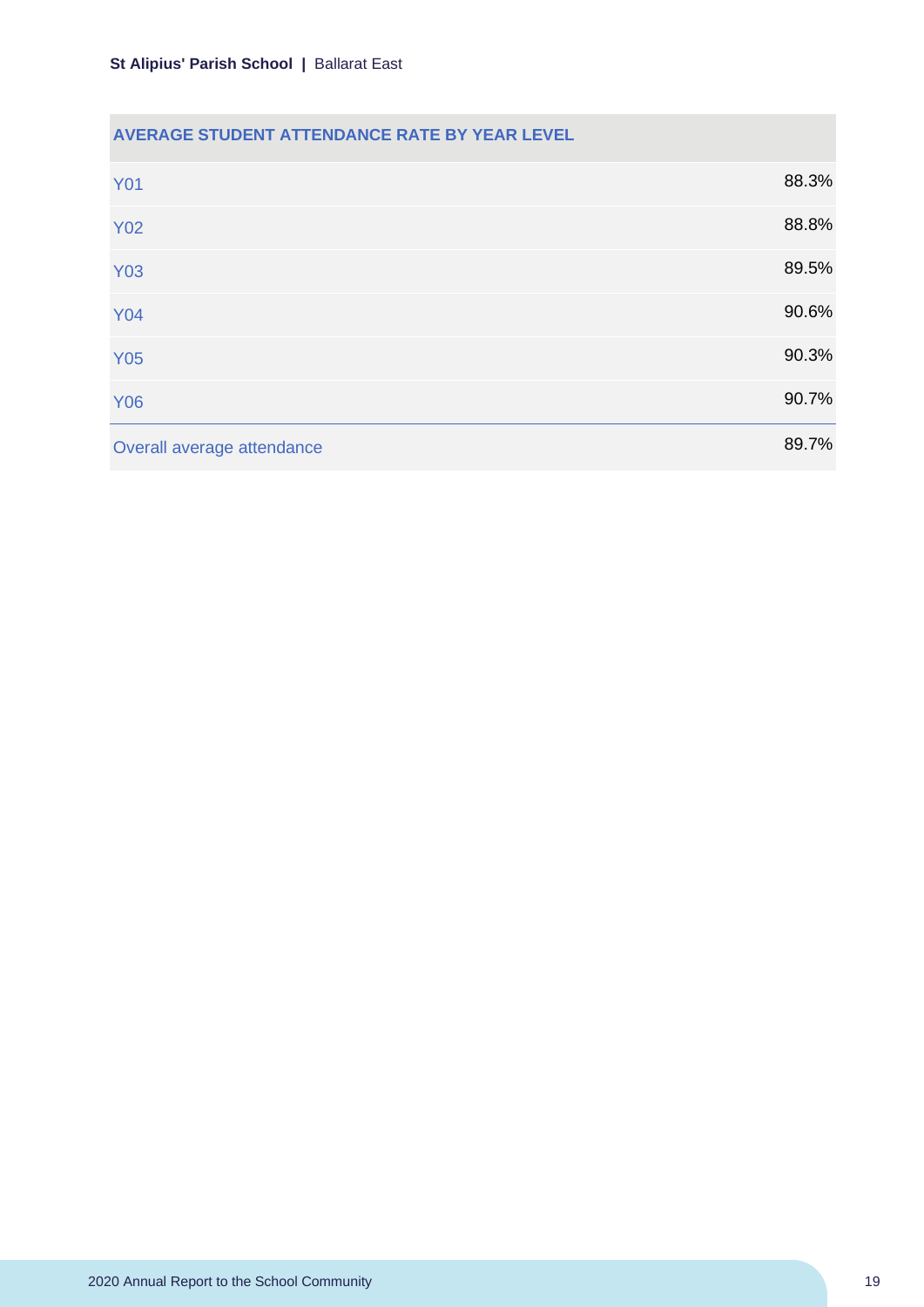# <span id="page-20-0"></span>**Child Safe Standards**

#### **Goals & Intended Outcomes**

St Alipius has taken a proactive approach to student safety in 2020 by:

- Building a culture of excellence in learning opportunities across the year levels.
- Promotion of Child safe policies and practices at all levels of school community
- Promoting and actively responding to student voice and agency
- Ensuring that active responses are made when students feel unsafe
- Clear avenues and opportunities available so that students are listened to

### **Achievements**

St Alipius:

- is proactive in providing learning opportunities and promoting an understanding of protective behaviours.
- Engagement of the Bravehearts Foundation to provide a personal safety education program for F-2 students.
- The Respectful Relationships curriculum consolidated in later years.
- Child Safety Officer appointed and trained
- Safety Plans designed to include student voice and promote student ownership and responsibility.
- Effective leadership showing strength and compassion ongoing response to the recommendations of the Royal Commission, ensuring children are protected, empowered and listened to and enabling proactive conversation with students about child safety.
- Child-friendly version of Child Safe standards created and referenced.
- A rigorous focus on child safety, professional development for staff to ensure Child Safety continues to be prioritised.
- Play areas compliant with OH&S regulations and requirements.
- Child safety is a standing item on Advisory Council meetings and staff meetings
- Trauma informed practice PD for all staff
- Clear processes to implement PROTECT
- Compliance with legal requirements around child safety, professional development for staff to ensure child safety continues to be prioritised,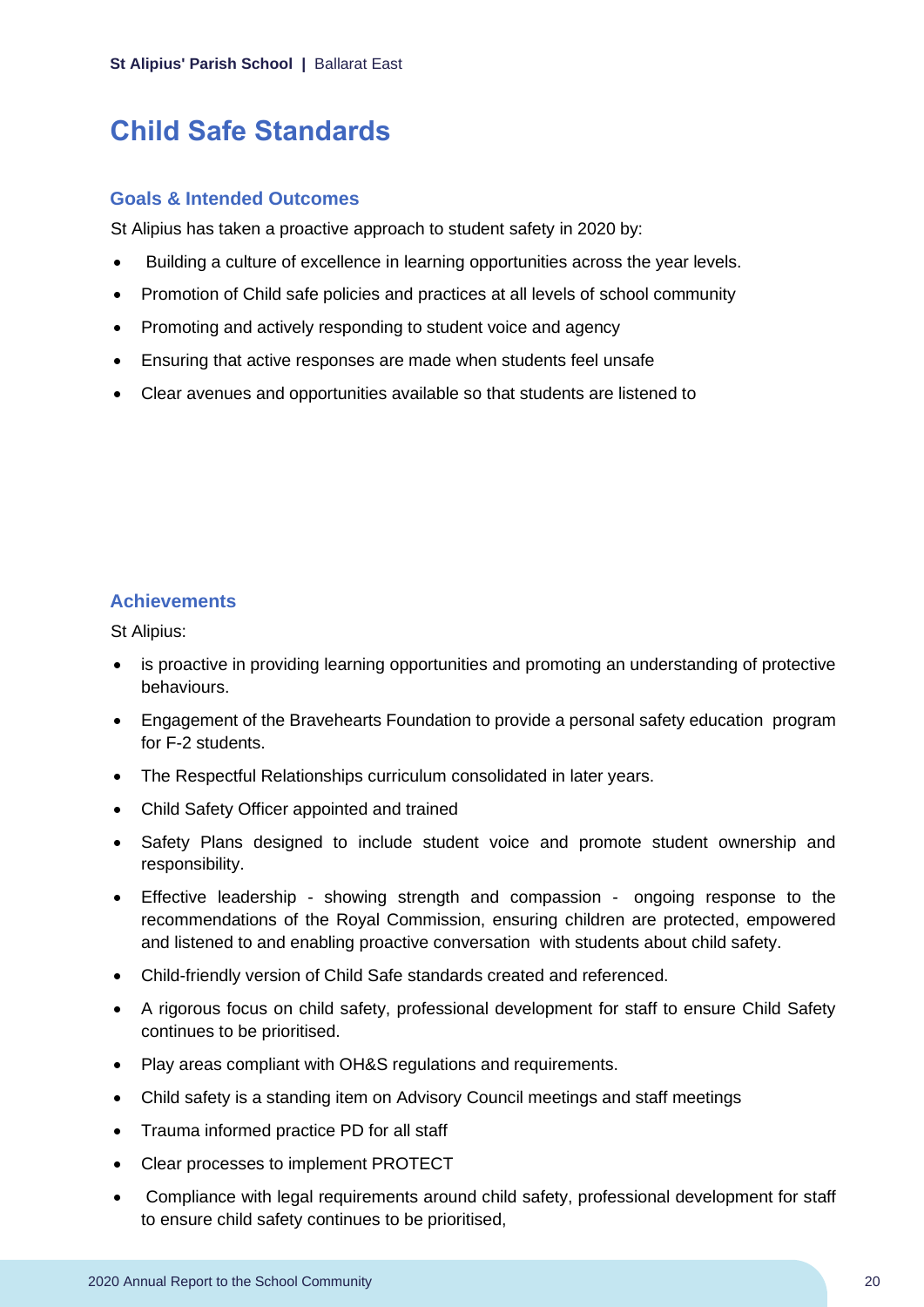#### **St Alipius' Parish School |** Ballarat East

• Well maintained inside and outdoor play areas that are compliant with OH&S regulations and requirements